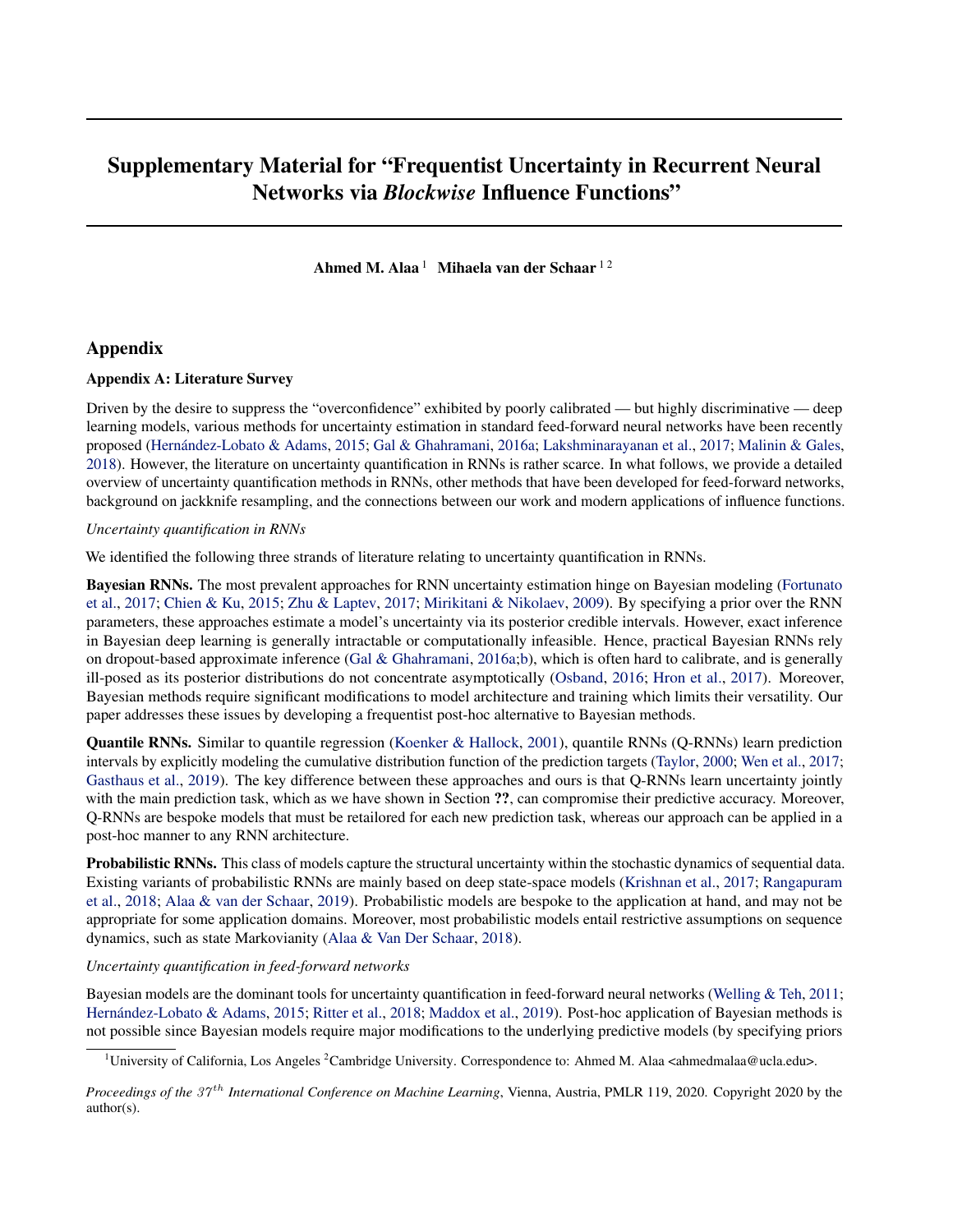over model parameters). Moreover, Bayesian credible intervals do not guarantee frequentist coverage, and more crucially, the achieved coverage can be very sensitive to hyper-parameter tuning [\(Bayarri & Berger,](#page-5-0) [2004\)](#page-5-0). Finally, a major limitation to exact Bayesian inference is that they are computationally prohibitive, and their alternative approximations — e.g., (Gal  $\&$ [Ghahramani,](#page-5-0) [2016a\)](#page-5-0) — may induced posteriors that do not concentrate asymptotically [\(Osband,](#page-6-0) [2016;](#page-6-0) [Hron et al.,](#page-5-0) [2017\)](#page-5-0).

Deep ensembles [\(Lakshminarayanan et al.,](#page-6-0) [2017\)](#page-6-0) are regarded as the most competitive alternative non-Bayesian benchmark for uncertainty estimation [\(Ovadia et al.,](#page-6-0) [2019\)](#page-6-0). These methods repeatedly re-trains the model on sub-samples of the data (using adversarial training), and then estimates uncertainty through the variance of the aggregate predictions. However, while applying deep ensemble methods may be feasible in feed-forward neural networks, creating large ensembles of RNN models is computationally infeasible, especially for long time series.

## *Jackknife resampling*

Jackknife resampling, originally developed by Quenouille in [\(Quenouille,](#page-6-0) [1956\)](#page-6-0) and refined by Tukey in [\(Tukey,](#page-6-0) [1958\)](#page-6-0), is a general methodology for estimating sampling distributions. Our work builds on this literature by applying the jackknife to RNN predictions in order to estimate its predictive uncertainty through the sampling variance. The key difference between our setup and that of the standard jackknife is that RNNs do not operate on i.i.d data — they operate on temporally correlated sequences. In [\(Kunsch,](#page-5-0) [1989\)](#page-5-0), Künsch proposed a variant of the jackknife for general stationary observations rather than i.i.d data. As we have shown in Section ??, the sampling procedure therein is a special case of ours when the RNN is trained with a single data sequence (i.e., a single realization of the underlying stochastic process).

The (infinitesimal) jackknife method was previously used for quantifying the predictive uncertainty in random forests [\(Wager et al.,](#page-6-0) [2014;](#page-6-0) [Mentch & Hooker,](#page-6-0) [2016;](#page-6-0) [Wager & Athey,](#page-6-0) [2018\)](#page-6-0). In these works, however, the developed jackknife estimators are bespoke to bagging predictors, and cannot be straightforwardly extended to deep neural networks. More recently, general-purpose jackknife estimators were developed in [\(Barber et al.,](#page-5-0) [2019b\)](#page-5-0), where two exhaustive leave-one-out procedures: the *jackknife+* and the *jackknife-minmax* where shown to have assumption-free worst-case coverage guarantees of  $(1 - 2\alpha)$  and  $(1 - \alpha)$ , respectively. However, our work is the first to develop such methods for time-series data.

Previous application of influence functions has been limited to model interpretability by learning sample importance [\(Koh &](#page-5-0) [Liang,](#page-5-0) [2017;](#page-5-0) [Koh et al.,](#page-5-0) [2019\)](#page-5-0). Our work uses the same machinery of influence function computation via Hessian-vector products, but for the purpose of estimating leave-one-out model parameters.

## Appendix B: Stochastic Estimation of HVPs via Blockwise Batch Sampling

The bottleneck in computing the influence function in (??) is the inversion of the Hessian matrix  $H_w$ ; for P RNN parameters in  $\hat{\theta}$ , the complexity of computing  $H_w^{-1}$  is  $\mathcal{O}(P^3)$ . Moreover, because the RNN parameters are shared across time steps, the complexity of gradient computation using backpropagation through time (BPTT) is  $\mathcal{O}(PT)$ . This computational burden can be significant when performing interval block deletion on long sequences, since deleting the  $j$ -th interval block entails altering the RNN hidden states in time steps  $t \geq K \cdot (j + 1)$  and re-computing all gradients for those time steps.

We start by the following well-known fact about the inverse of a matrix H with  $||H|| \leq 1$  and  $H \succ 0$ . The inverse of such matrix can be evaluated through the following power series expansion:

$$
H^{-1} = \sum_{i=0}^{\infty} (I - H)^i.
$$
 (1)

Following the approaches in [\(Pearlmutter,](#page-6-0) [1994;](#page-6-0) [Agarwal et al.,](#page-5-0) [2016;](#page-5-0) [Koh & Liang,](#page-5-0) [2017\)](#page-5-0), we address the computational challenges above by developing a stochastic estimation approach with blockwise batch sampling to estimate the hessian-vector product (HVP)  $H_w^{-1}$   $g_w(w')$ , without explicitly inverting or forming the Hessian. The pseudo-code for BLOCKWISEINFLUENCE, which computes  $\mathcal{I}_{\bm{w}}(\bm{w}^{-i}_{-j[K]}),$  is:

■ Randomly sample  $v \le n-1$  sub-sequences  $m_1, \ldots, m_v$ , each represented as a tuple  $\{S_{1:Kj}^{(m_s)}, S_{K(j+1):T}^{(m_s)}\}_{s=1}^v$ , with the j-th interval block deleted, then from each tuple select  $S_{1:Kj}^{(m_s)}$ . In doing so, we only include temporally contiguous data in the sampled batch, hence retaining the RNN hidden states computed in training. (See Figure ?? for an illustration.)

For all j and  $s \in \{1, \ldots, v\}$ , recursively compute

$$
\widetilde{H}_{s,\boldsymbol{w}}^{-1} g = g + (I - \nabla_{\theta}^2 L(\mathcal{S}_{1:Kj}^{(m_s)}; \hat{\boldsymbol{\theta}}(\boldsymbol{w}), \boldsymbol{w}')) \widetilde{H}_{s-1,\boldsymbol{w}}^{-1} g,
$$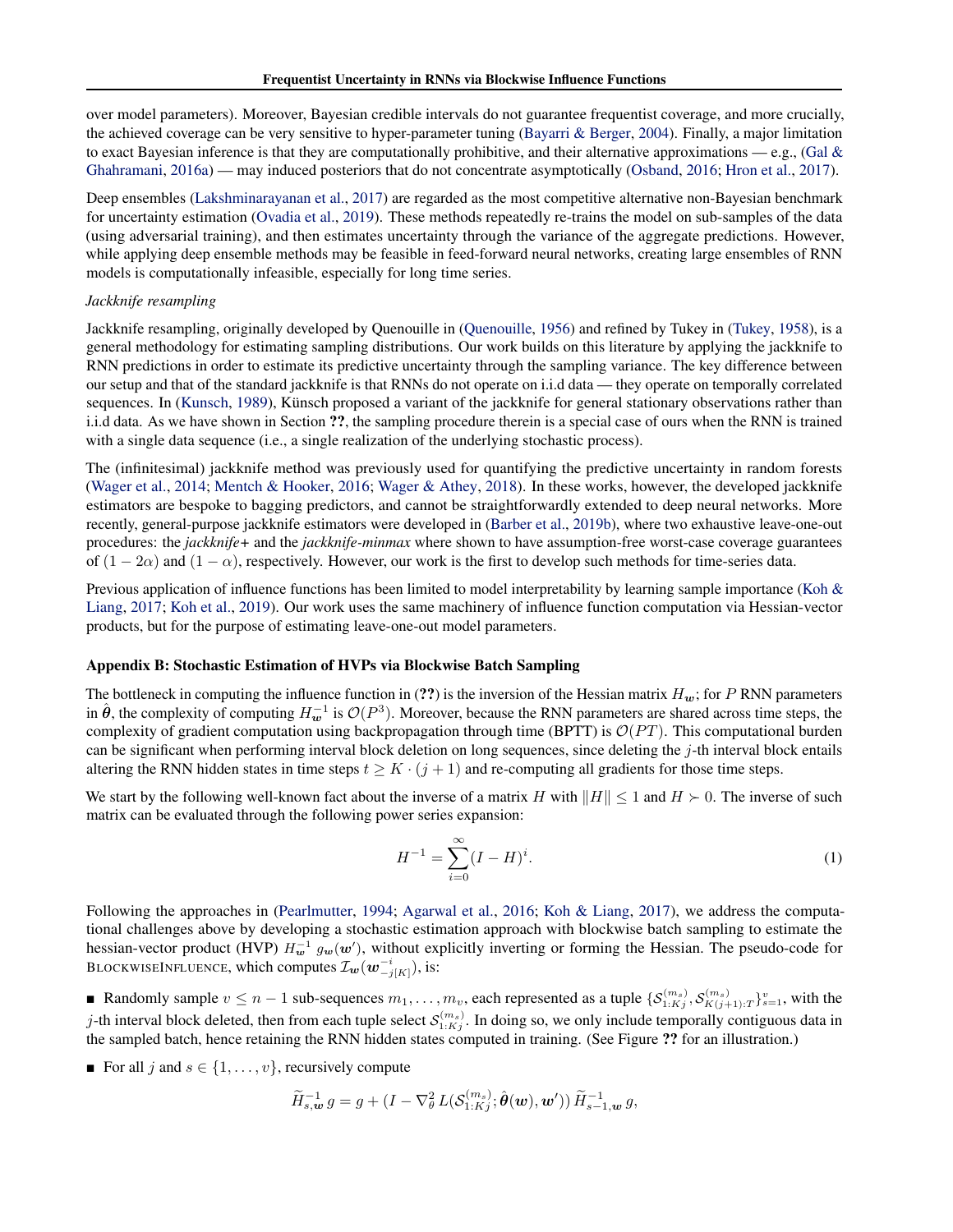where  $g = g_w(w_{-j[K]}^{-i})$  is the loss gradient after j-th interval and i-th sequence deletion,  $\widetilde{H}_{s,w}^{-1} = \sum_{v=0}^{s} (I - \widetilde{H}_{s,w})^v$ , and  $\widetilde{H}$  is the stochastic estimate of the Hessian H. The recursive procedure is initialized with  $\widetilde{H}_{0,\omega}^{-1} g = g$ , and our final estimate of the HVP is given by  $\widetilde{H}_{v,w}^{-1} g$ , which converges to the true inverse for  $v \to \infty$ .

Since restricting our sampled sub-sequences to the interval  $[1, Kj]$  enables reusing the loss gradients evaluated in training, the overall complexity of our procedure is  $\mathcal{O}(nP + vP)$ , this can be broken down as follows. The complexity of multiplying  $\nabla_{\theta}^{2} L(\mathcal{S}_{1:Kj}^{(m_s)}; \hat{\theta}(w), w'))$  with  $\widetilde{H}_{s-1,w}^{-1} g$  is  $\mathcal{O}(P)$  per iteration which renders the overall complexity of computing this Hessian-product term as  $\mathcal{O}(vP)$ . The complexity of computing the initial gradient terms is  $\mathcal{O}(nP)$ .

The procedure above converges only if the norm of the Hessian satisfies  $||H|| \leq 1$ . Thus, if the largest eigenvalue  $\sigma_{max}$  of H is greater than 1, we normalize the loss to keep the largest eigenvalue less than 1. Moreover, we add a dampening term  $\lambda$ to the Hessian in order to keep it invertible (positive definite). This results in the following recursion:

$$
\widetilde{H}_{s,\mathbf{w}}^{-1} g = g + (1 - \lambda) \widetilde{H}_{s-1,\mathbf{w}}^{-1} g - \frac{1}{\sigma_{max}} \nabla_{\theta}^2 L(\mathcal{S}_{1:Kj}^{(m_s)}; \hat{\boldsymbol{\theta}}(\mathbf{w}), \mathbf{w}') \widetilde{H}_{s-1,\mathbf{w}}^{-1} g,
$$

which converges with the appropriate selection of  $\sigma_{max}$  and  $\lambda$ .

#### Appendix C: Proof of Theorem 1

Given a mixing-time of  $T_0$ , we can segment the data set  $\mathcal{D}_n = \{(\mathbf{x}^{(i)}, y^{(i)})\}_{i=1}^n$  into evenly spaced segments of data

$$
\widetilde{\mathcal{D}}_n = \{ (\boldsymbol{x}_{j \cdot T_0:j \cdot T_0 + T_0}^{(i)}, y_{j \cdot T_0:j \cdot T_0 + T_0}^{(i)}) \}_{i=1}^n,
$$

which we can re-write as a new data set with  $\tilde{n} = n \cdot T/T_0$  samples each with  $d \cdot T_0$  dimensional features as follows:

$$
\widetilde{\mathcal{D}}_n = \{(\tilde{\boldsymbol{x}}^{(j)}, \tilde{y}^{(j)})\}_{j=1}^{\tilde{n}},
$$

where all the data points  $\tilde{\mathcal{D}}_n$  are independent. By treating each RNN prediction at time step t as a new regression problem, it follows that the exact BJ procedure achieves coverage by directly applying Theorem 1 in [\(Barber et al.,](#page-5-0) [2019a\)](#page-5-0) to the modified data set  $\mathcal{D}_n$ .

#### Appendix D: Experiments

#### *Experimental Setup*

Data. We used data from the Medical Information Mart for Intensive Care (MIMIC-III) [\(Johnson et al.,](#page-5-0) [2016\)](#page-5-0) database, which comprises the electronic health records for critically-ill patients admitted to an intensive care unit (ICU). From MIMIC-III, we extracted sequential data for patients on antibiotics, with trajectories up to  $T = 10$  time steps — this resulted in a data set with  $n = 5,833$  sequences. For each patient, we extracted 30 variables (lab tests and vital signs) listed in Table [1,](#page-3-0) based on which predictions are issued.

The follow-up times were varying from one patient to the other, ranging from 4 days to 10 days. This results in a learning problem with variable-length sequences. Clinical care teams decide *when* to administer an antibiotic for each patient on a daily basis — the frequency of antibiotic treatments over time for the entire population is provided in Figure [1.](#page-3-0) The patient outcomes under consideration are the white blood cell count (WBCC) — a high white blood cell count is associated with severe illness and poor outcome for ICU patients [\(Shuman et al.,](#page-6-0) [2012\)](#page-6-0). The WBCC averaged for all patients over time are depicted in Figure [2.](#page-4-0)

Clinical setup. The WBCC levels are medically categories into four levels as follows [\(Waheed et al.,](#page-6-0) [2003\)](#page-6-0):

- **Leucopenic** ( $\lt 4 \times 10^9/L$ ).
- Normal  $(4 10 \times 10^9/L)$ .
- **■** Leucemoid  $(10 25 \times 10^9/L)$ .
- Exaggerated Leucemoid ( $> 25 \times 10^9/L$ ).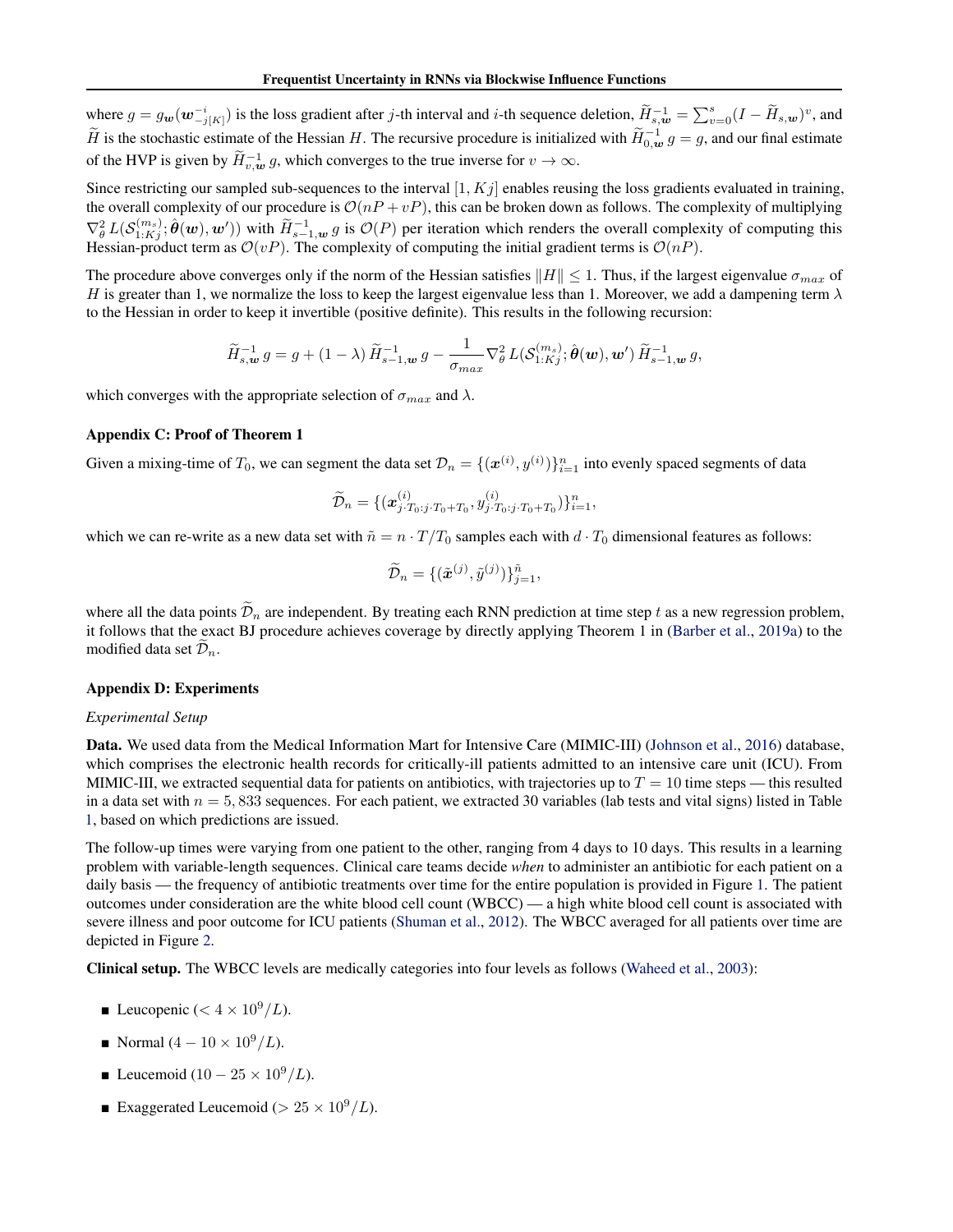<span id="page-3-0"></span>

| Variable Names          |                          |
|-------------------------|--------------------------|
| Age                     | Weight                   |
| Temperature             | Heart rate               |
| Systolic blood pressure | Diastolic blood pressure |
| Mean blood pressure     | SpO2                     |
| FiO2                    | Respiratory rate         |
| Glucose                 | Bicarbonate (high)       |
| Bicarbonate (low)       | Creatinine (high)        |
| Creatinine (low)        | Hematocrit (high)        |
| Hematocrit (low)        | Hemoglobin (high)        |
| Hemoglobin (low)        | Platelet (high)          |
| Platelet (low)          | Potassium (high)         |
| Potassium (low)         | Billirubun (high)        |
| Billirubun (low)        | Weight blood cell (high) |
| Weight blood cell (low) | Antibiotics              |
| Norepinephrine          | Mechanical ventilator    |

Table 1. Vital signs and lab tests in MIMIC-III.



Figure 1. Statistics of hospitalization and treatment data.

Antibiotic administration in the ICU aims at keeping the WBCC within the normal range. However, the extent by which an antibiotic affects a patient's WBCC — if the WBCC reduces significantly and enters the Leucopenic level, then the patient might encounter further health risks. Thus, we need to predict a patient's outcome with confidence intervals; if those intervals overlaps with the Leucopenic and Leucemoid regions, then we should abstain from administering an antibiotic.

We link this setup with our formulation as follows. Each patient's feature sequence  $x$  is a collection of 30 clinical variables measured repeatedly over T time steps ( $T \le 10$ ). We selected the most relevant 5 among these features, and trained an RNN model to predict the next-day WBCC for every patient, and use our procedure to construct confidence intervals on these predictions.

Baselines. We conduct our main experiment with the simple RNN architecture, in addition to LSTMs and GRUs. Further architectures are also explored later in this Section. We compared our method with 5 baselines for predictive uncertainty estimation in RNNs that cover the different modeling categories presented in Section ??. The modeling approaches under consideration and their respective baselines are:

*(a) Bayesian RNNs.* We implemented the Monte Carlo dropout-based Bayesian RNNs (DP-RNNs) proposed in [\(Gal &](#page-5-0) [Ghahramani,](#page-5-0) [2016b\)](#page-5-0) using the approximate variational inference scheme described in Sections 3 and 4 in [\(Gal & Ghahramani,](#page-5-0)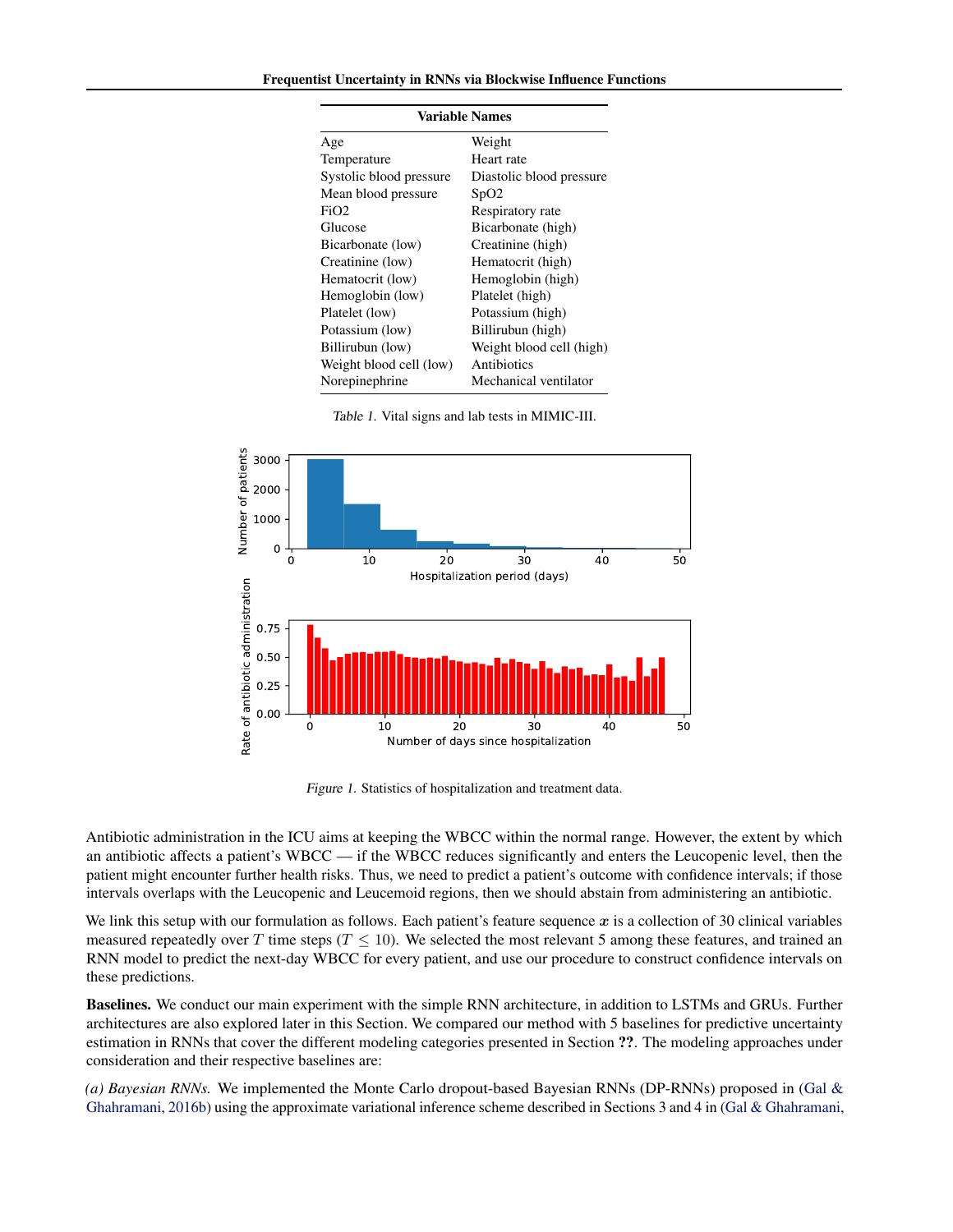<span id="page-4-0"></span>

Figure 2. Distribution of white blood cell counts over time.

[2016b\)](#page-5-0). Dropout is applied to all RNN layers during training and then Monte Carlo dropout is applied for each new test sequence to collect samples of the model predictions. We compute the confidence intervals by estimating the posterior variance of a Gaussian distribution through the Monte Carlo samples and then constructing confidence intervals through the tails of the Gaussian.

*(b) Quantile RNNs.* We implemented an quantile RNN forecaster similar to the one proposed in [\(Wen et al.,](#page-6-0) [2017\)](#page-6-0) using the quantile loss:

$$
\ell(y, f) = q (y - f^{(q)})_{+} + (1 - q) (f^{(q)} - y)_{+},
$$

where  $(.)_+ = \max(0,.)$  and  $y^{(q)}$  is the q-th quantile of the prediction target. The parameter q is selected so that the learned prediction intervals achieve a coverage probability of  $(1 - \alpha)$ . In order to construct confidence intervals with  $\alpha$ -level coverage, we train the RNN decoder to predict  $f^{(1-\alpha/2)}$  and  $f^{(1-\alpha/2)}$  in order to recover the lower and upper limits of the confidence intervals, respectively.

## *Hyperparameter Tuning and Uncertainty Calibration*

To ensure a fair comparison, we fix the hyperparameters of the underlying RNNs in all baselines to the following:

- Number of layers: 1
- Number of hidden units: 20
- Learning rate: 0.01
- Batch size: 150
- Number of epochs: 10
- Number of steps: 1000

The hyperparameters above where tuned to optimize the RMSE performance of the vanilla RNN model. There was no improvement in the out-of-sample RMSE or discriminative accuracy of all baselines by tweaking these hyperparameters. For the DP-RNN model, we tuned the dropout rate to optimize its RMSE given the values above for the other hyperparameters, the optimal dropout value was 0.45.

The  $(1 - \alpha)$  confidence intervals for all baselines were computed as follows:

**MO-RNN:** The confidence intervals are obtained straightforwardly as the interval bounded by the model's quantile outputs  $[y^{(\alpha)}, y^{(1-\alpha)}]$ . Note that the MQ-RNN is explicitly trained to predict these values.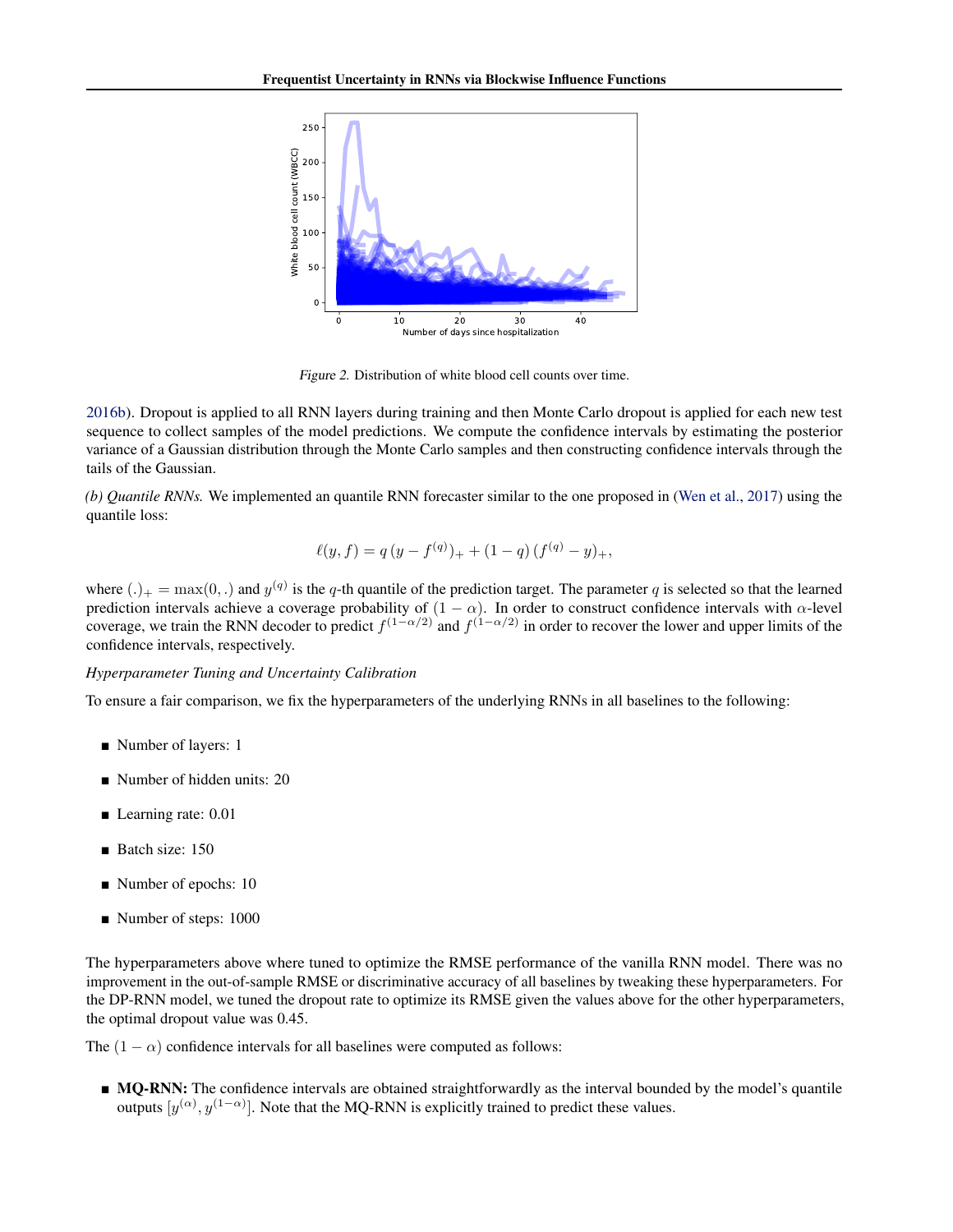<span id="page-5-0"></span>**DP-RNN:** Because DP-based inference approximates a (deep) Gaussian process prosterior, we construct the  $(1 - \alpha)$ confidence intervals through the tails of the Gaussian, i.e., the confidence interval is given by  $[y^{(\alpha)}, y^{(1-\alpha)}]$ , where the limits of the interval are constructed as  $y^{(q)} = z_c(q) \cdot \sqrt{\mathbb{V}_n[\{y_i\}_i]}$ , where  $z_c(q)$  is the critical value of the Gaussian at the q-th quantile, and  $\mathbb{V}_n[\{y_i\}_i]$  is the empirical variance of the Monte Carlo samples of the model.

## References

Agarwal, N., Bullins, B., and Hazan, E. Second-order stochastic optimization in linear time. *stat*, 1050:15, 2016.

- Alaa, A. M. and Van Der Schaar, M. A hidden absorbing semi-markov model for informatively censored temporal data: Learning and inference. *The Journal of Machine Learning Research*, 19(1):108–169, 2018.
- Alaa, A. M. and van der Schaar, M. Attentive state-space modeling of disease progression. In *Advances in Neural Information Processing Systems*, pp. 11334–11344, 2019.
- Barber, R. F., Candes, E. J., Ramdas, A., and Tibshirani, R. J. Conformal prediction under covariate shift. *arXiv preprint arXiv:1904.06019*, 2019a.
- Barber, R. F., Candes, E. J., Ramdas, A., and Tibshirani, R. J. Predictive inference with the jackknife+. *arXiv preprint arXiv:1905.02928*, 2019b.
- Bayarri, M. J. and Berger, J. O. The interplay of bayesian and frequentist analysis. *Statistical Science*, pp. 58–80, 2004.
- Chien, J.-T. and Ku, Y.-C. Bayesian recurrent neural network for language modeling. *IEEE transactions on neural networks and learning systems*, 27(2):361–374, 2015.
- Fortunato, M., Blundell, C., and Vinyals, O. Bayesian recurrent neural networks. *arXiv preprint arXiv:1704.02798*, 2017.
- Gal, Y. and Ghahramani, Z. Dropout as a bayesian approximation: Representing model uncertainty in deep learning. In *International Conference on Machine Learning (ICML)*, pp. 1050–1059, 2016a.
- Gal, Y. and Ghahramani, Z. A theoretically grounded application of dropout in recurrent neural networks. In *Advances in neural information processing systems*, pp. 1019–1027, 2016b.
- Gasthaus, J., Benidis, K., Wang, Y., Rangapuram, S. S., Salinas, D., Flunkert, V., and Januschowski, T. Probabilistic forecasting with spline quantile function rnns. In *The 22nd International Conference on Artificial Intelligence and Statistics*, pp. 1901–1910, 2019.
- Hernández-Lobato, J. M. and Adams, R. Probabilistic backpropagation for scalable learning of bayesian neural networks. In *International Conference on Machine Learning (ICML)*, pp. 1861–1869, 2015.
- Hron, J., Matthews, A. G. d. G., and Ghahramani, Z. Variational gaussian dropout is not bayesian. *arXiv preprint arXiv:1711.02989*, 2017.
- Johnson, A. E., Pollard, T. J., Shen, L., Li-wei, H. L., Feng, M., Ghassemi, M., Moody, B., Szolovits, P., Celi, L. A., and Mark, R. G. Mimic-iii, a freely accessible critical care database. *Scientific data*, 3:160035, 2016.
- Koenker, R. and Hallock, K. F. Quantile regression. *Journal of economic perspectives*, 15(4):143–156, 2001.
- Koh, P. W. and Liang, P. Understanding black-box predictions via influence functions. In *Proceedings of the 34th International Conference on Machine Learning-Volume 70*, pp. 1885–1894. JMLR. org, 2017.
- Koh, P. W., Ang, K.-S., Teo, H. H., and Liang, P. On the accuracy of influence functions for measuring group effects. *arXiv preprint arXiv:1905.13289*, 2019.
- Krishnan, R. G., Shalit, U., and Sontag, D. Structured inference networks for nonlinear state space models. In *Thirty-First AAAI Conference on Artificial Intelligence*, 2017.
- Kunsch, H. R. The jackknife and the bootstrap for general stationary observations. *The annals of Statistics*, pp. 1217–1241, 1989.